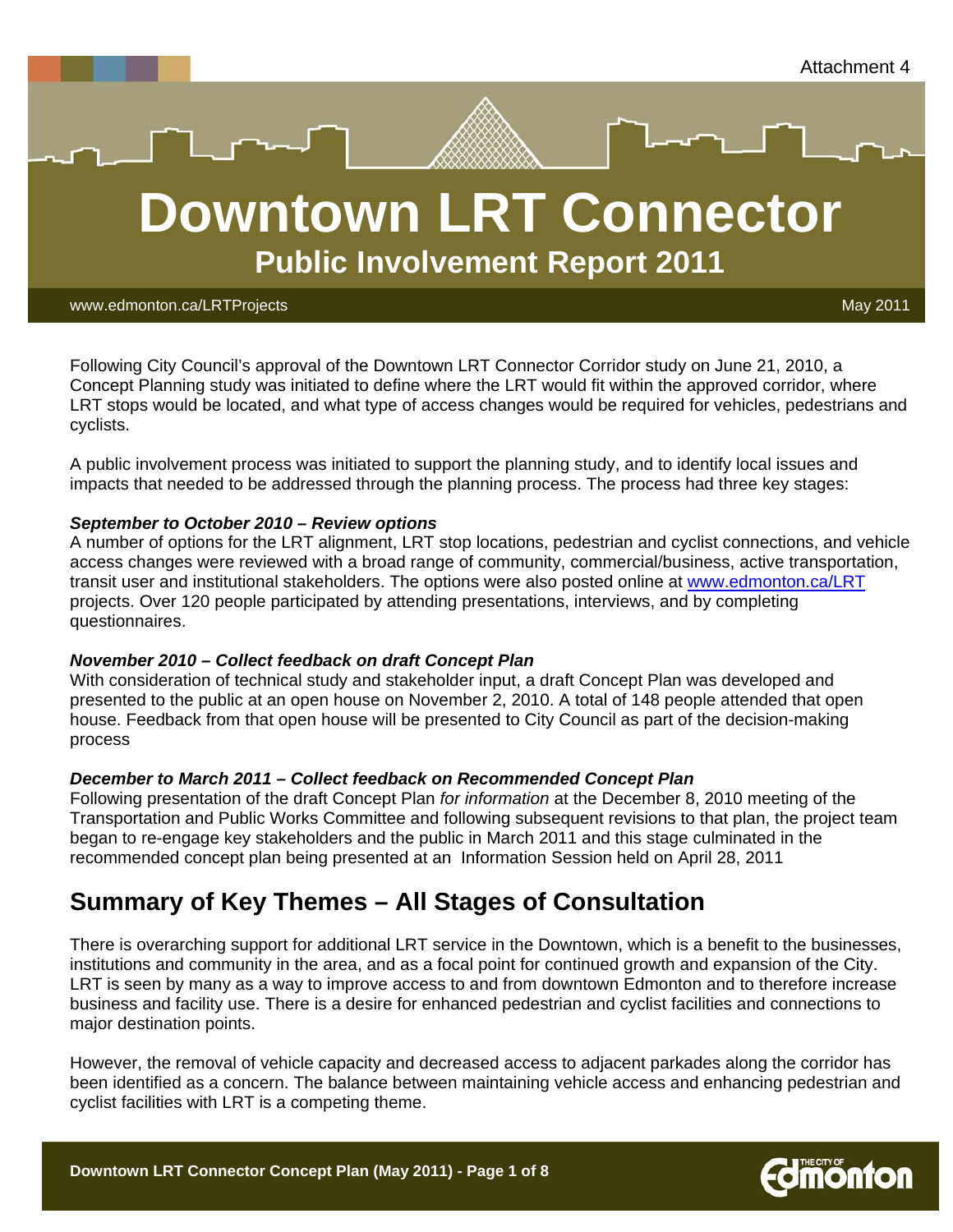



www.edmonton.ca/LRTProjects May 2011

There were also competing interests relative to station location with some suggesting that recommended station locations need to be closer to individual origin or destination locations to be of optimal benefit. Others noted concerns about safety, security and access impacts with stations located too close to their buildings.

Another segment of the population has raised concerns about pedestrian and cycling circulation along the corridor. Many indicated support for a balanced approach that saw enhancements for cyclists and the addition of continuous bike lanes in places along the corridor

Another concern is the approved corridor itself, especially for stakeholders in the Quarters area. They are concerned about the impact to their community from the LRT, portal and tunnel especially in regards to access.

#### *107 Stop*

 The desire to serve both MacEwan and NorQuest has been identified in this area, with some noting a need for closer connections to both of the institutions with potentially adding another stop to serve NorQuest,. while others preferred the recommended location because it serves both institutions. This stop was previously suggested to be on a diagonal (on the block between 104 and 103 Avenues) and feedback from stakeholders indicated that they were pleased about the change because the AADAC building is not impacted. As well, this option allows for potential redevelopment in the area. Concerns were expressed about the loss of a southbound traffic lane between 104 and 103 Avenues.

#### *105/106 Street Stop*

 The desire to serve NorQuest with a stop directly adjacent to the campus was raised, as well as potential impacts to the 104 Street Market. In discussion with the 104 Street Market, there were questions about the impact to the operation today but also interest and excitement about the addition of LRT. Future discussions will be needed to identify impacts that may arise from construction and operation on the market.

#### *Centre West Stop*

 Options considered to remove or reduce vehicle access to 102 Avenue were positively viewed and promoted by some who wanted to see a more pedestrian-oriented environment, while others noted a concern about vehicle access to parkades and businesses along the corridor. It is noted that 102 Avenue is already a key bus transit corridor, and there is a desire to ensure that people served by transit along this corridor continue to be served in the future. Concerns have been raised about security in and around transit locations in this area. A need to ensure security concerns are addressed for the LRT stops and the adjacent areas in the future has also been raised.



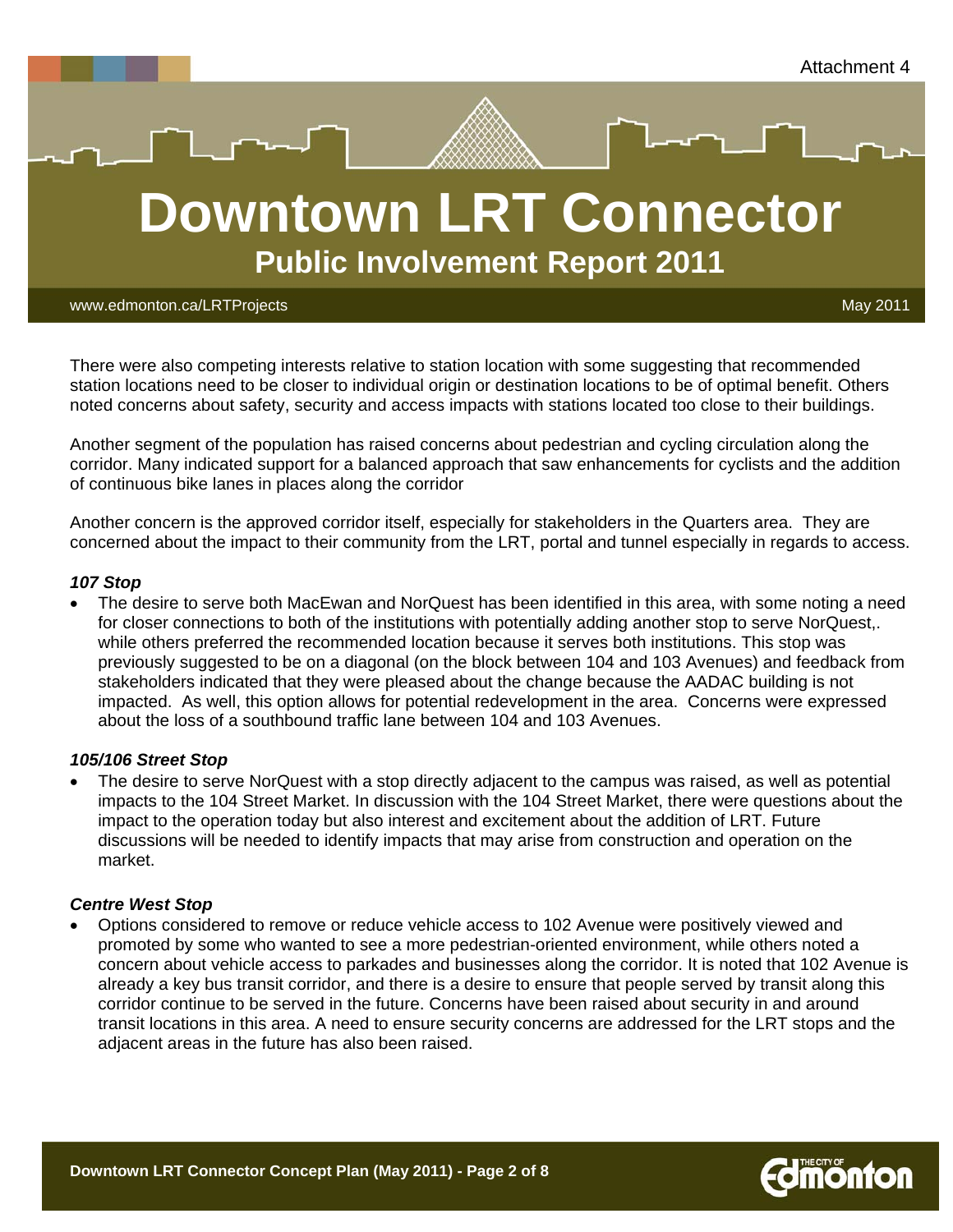



www.edmonton.ca/LRTProjects May 2011

#### *Churchill Stop*

 In the draft plan, 102 Avenue was closed to traffic. The recommended plan continues the eastbound lane along 102 Avenue into the Quarters. There was a mixture of responses as some felt the closure was a good idea in promoting a more pedestrian environment while others are pleased with the eastbound lane (as shown in the recommended plan) as it provides for vehicle access and circulation in the area. The need to ensure the LRT does not impact the acoustics at the Winspear Centre and the Citadel Theater and parking access is maintained were raised and both are reflected in the recommended plan. Security measures at the station and in the area will need to be considered on an ongoing basis.

#### *Quarters*

 The need for this station to serve and contribute to planned development in the Quarters was raised. Some desired the stop be moved closer to 95 Street and Jasper Avenue to serve the planned higher density area. Future construction staging activities have been identified as concerns that will need to be discussed with residents in the area. Strong opinions were voiced from representatives from the Boyle Street community, the Chinese Benevolent Society and other Chinatown organizations and individuals and the Riverdale community. They are not supportive of the chosen corridor and would prefer that the portal and tunnel be located elsewhere.

## **Review Options: September/October 2010**

- Participants were very positive about the potential for expanding LRT and saw benefits to the community, businesses and institutions. There is a great deal of interest in seeing downtown as a connection point for all LRT lines within the city.
- There was interest and support for options that increased pedestrian and cyclist connectivity to the LRT and within the downtown as a whole.
- The importance of ensuring safe and secure LRT stops was also raised. As the LRT planning process moves forward, there is a need to provide safety and security features at stops and in the adjacent areas.
- There is a desire to preserve vehicle access to Jasper Avenue and to parkades along the corridor. Participants noted concerns about specific pedestrian and shipping access impacts when reviewing the alignment options.
- A mixture of views was heard on the potential to decrease capacity or close sections of 102 Avenue to vehicle traffic. Some participants noted a great potential to transform the area as a transit and pedestrianfocused area. Others noted concerns about the impacts this would have on vehicle access to key commercial properties in the area.
- Stakeholders noted the identified stop locations were connected with the right destinations and activity centres. However, throughout the process, a need to balance the different interests to determine the best stop locations was reinforced.

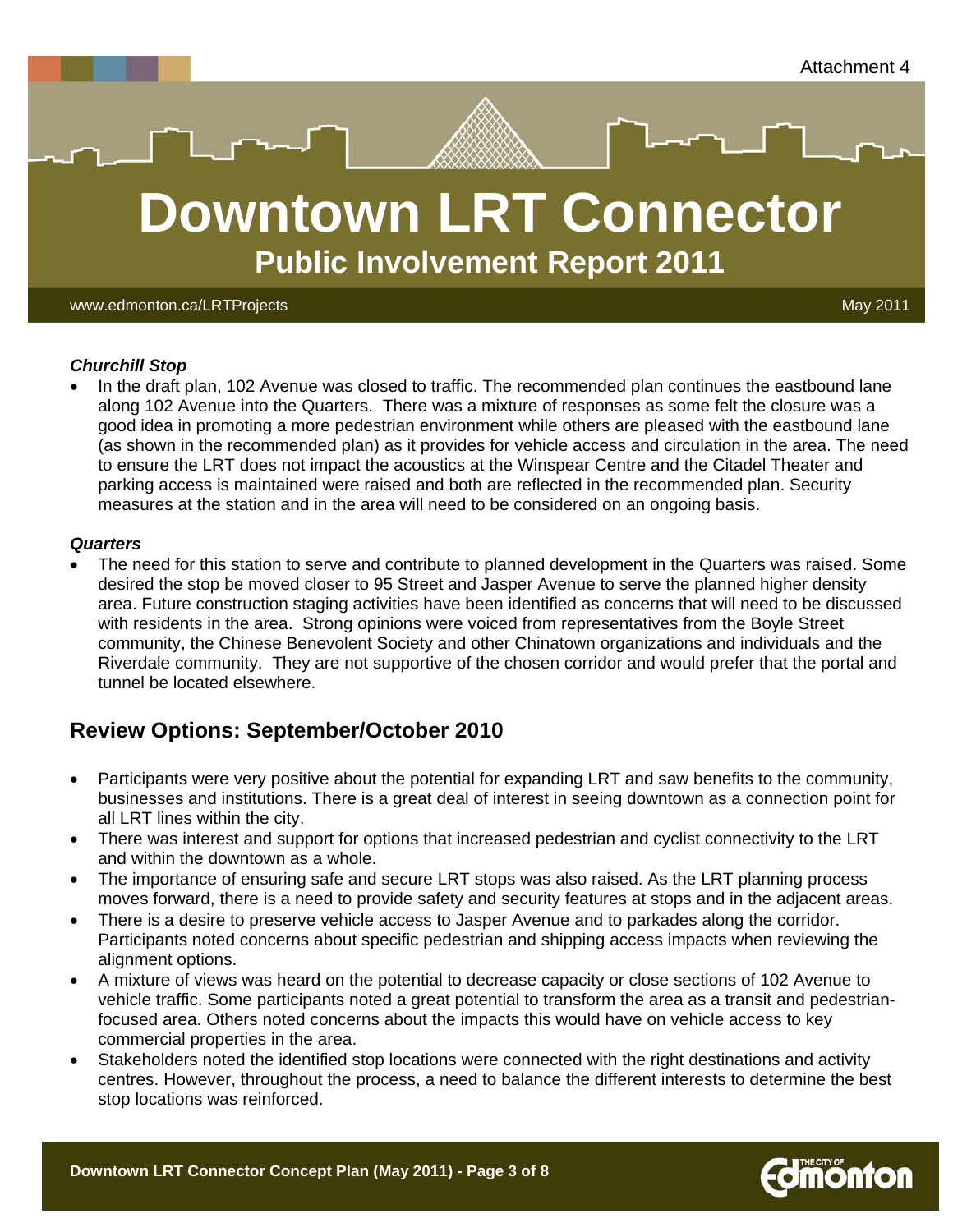



 With the potential development of a new arena district in the downtown, it was reinforced that planning for LRT needs to consider the possible impacts.

### **Open House Feedback – November 2, 2010**

- A total of 148 people attended the open house for the Downtown LRT Connector on November 2, 2010. Of those, approximately 50 completed questionnaires.
- Almost half of the respondents (47%) who completed the open house survey indicated they were satisfied with the draft LRT Concept Plan, with 27% indicating they were neutral, and 26% indicating they were dissatisfied.
- Participants who were satisfied with the draft Concept Plan most frequently stated it was a good plan that was well balanced to consider the needs of many stakeholders, that the plan needs to move forward, and they see benefits from reducing road capacity and enhancing pedestrian focus. Those who indicated dissatisfaction were most concerned about the impact of reduced roadway capacity on cars and traffic congestion, and they noted concerns regarding station locations and bus transit integration.
- Participants primarily indicated support for the recommended alignment, as many noted the alignment improved opportunities for pedestrians and cyclists in the downtown, and they noted a balance has been struck between private vehicle traffic and public transit. However, others indicated concerns that the plan has too much of an impact on vehicle traffic in the downtown.
- Participants indicated support for the station locations, as means to connect to major destinations, and integrate with other transit modes such as the existing LRT lines. It has been noted by some that the plan is balanced and serves the major corridors. However, a segment has expressed concerns that the 107 Street Station needs to be more closely spaced to Grant MacEwan University, and that NorQuest should have a more directly connected station. Some participants also noted a desire for the Quarters station to be more optimally located near Jasper Avenue and 95 Street towards the planned higher density area and that the portal and tunnel be relocated.

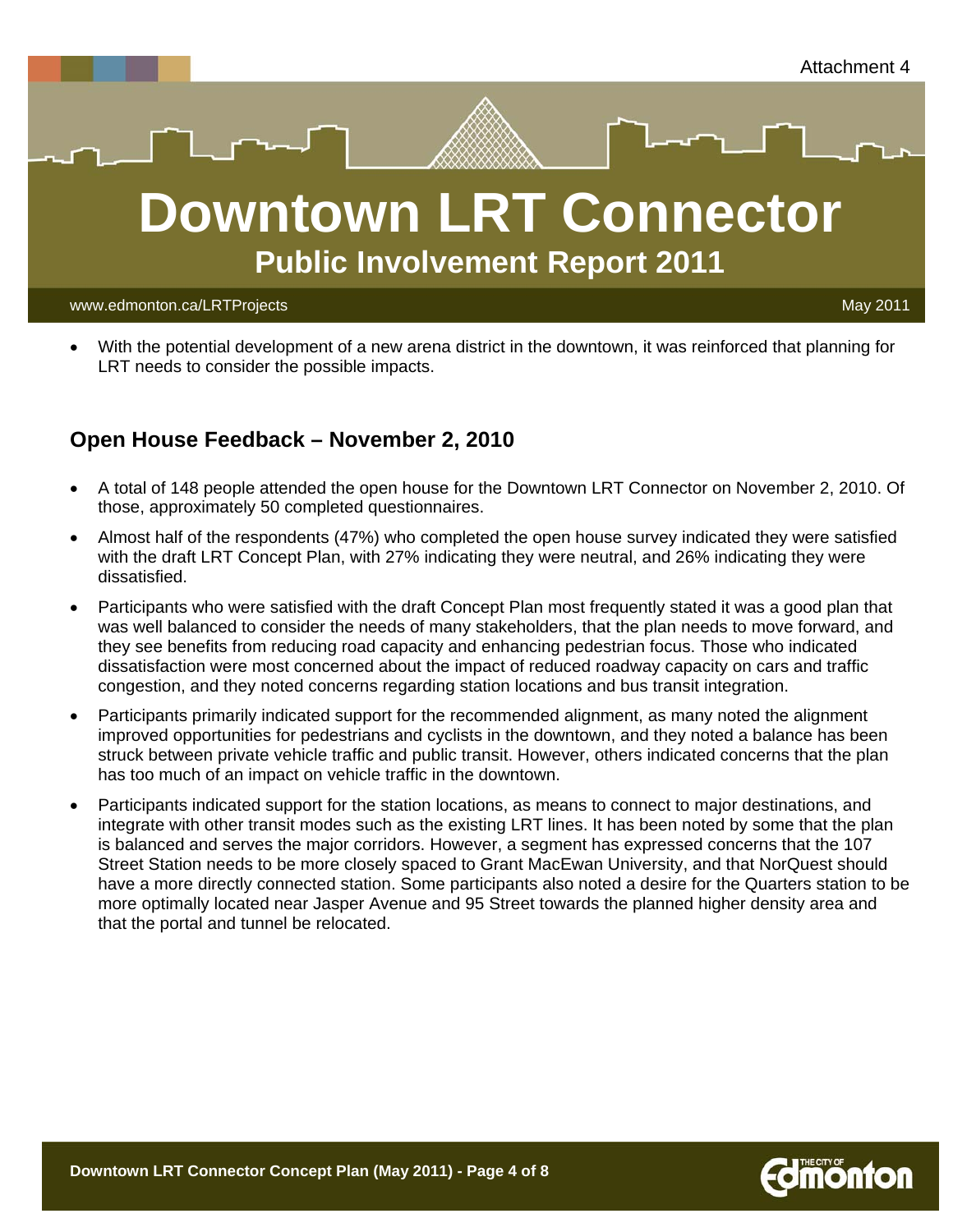



www.edmonton.ca/LRTProjects May 2011

# **Summary of Process and Key Themes – Third Stage Consultations - January 1- April 28, 2011**

### **Common Themes**

The feedback received on the draft plan presented in December 2010 identified that there were elements of the plan such as the stop in the Quarters area, 107 Street stop option and traffic circulation along 102 Avenue that needed further review. The recommended concept plan was refined considering the concerns noted above.

There are still concerns specifically relating to the alignment, station location and portal location of the recommended concept plan in the Quarters Area. The recommended station location is not preferred by community members as it is perceived to impact access to buildings for the Chinese community and the residents of Riverdale would prefer a stop closer to their community. The issues raised regarding station location, access impacts, and portal location are issues that can be attributed to the corridor approved rather than the details in the recommended concept plan. Key stakeholders throughout this eastern section of the recommended concept plan have suggested on numerous occasions that the station should be located underground and that the alignment should be below grade further west, starting just east of 99 Street.

The 107 Street stop location was discussed with representatives of both NorQuest College and MacEwan University. Both institutions identified a preference for alternative station locations in this area which were reviewed by the project team. Further discussions with both are planned for the Preliminary Engineering Design phase of the project.

### **Individual Meetings with Key Stakeholder Groups and Institutions**

The first component of the third stage of the public involvement process was a series of individual meetings with key stakeholders, and three consultations with larger groups.

Generally all stakeholders that the project team met with were supportive of the principle of providing the Downtown LRT as it will provide additional access to Edmonton's downtown and will support growth and increased vitality of Edmonton's downtown core.

The majority of the issues and concerns that individual stakeholders had were local issues. Many expressed support for the changes that had been made to the concept plan. However, concern still remains about some specific access/egress issues and decreased traffic capacity along 102 Avenue for cars and trucks.

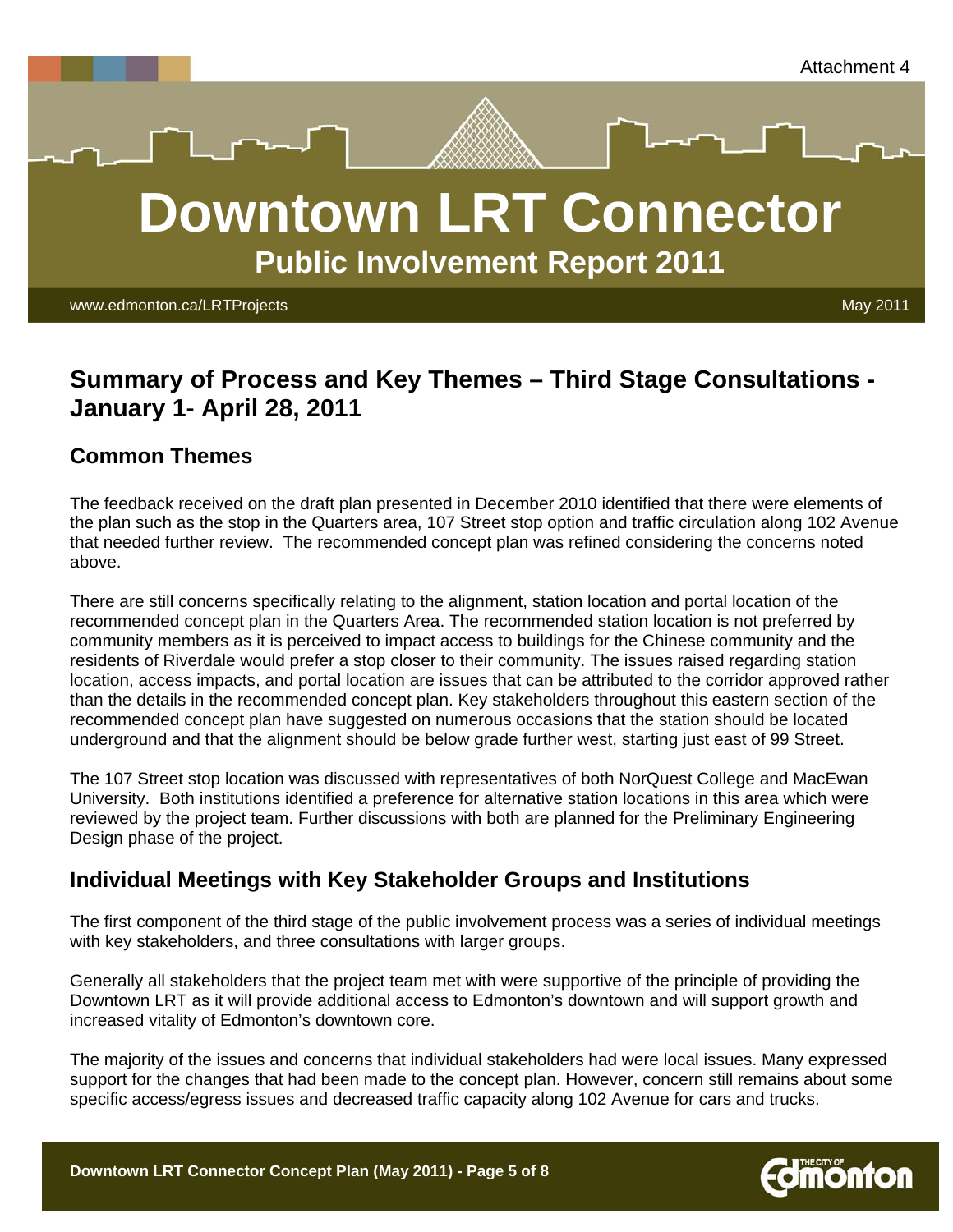

**Public Involvement Report 2011**

www.edmonton.ca/LRTProjects May 2011

In all cases the project team recorded all concerns and issues and committed to continue to assess these more detailed issues as part of the Preliminary Engineering Design phase of the project.

Two separate meetings were held with members of the public representing the Chinese community and the communities of Riverdale and Boyle-McCauley. These meetings were organized to continue engagement after initial meetings in late 2010. The concerns identified in late 2010 remain with these groups – station location and having the station at grade rather than underground, access to street-side buildings, disruption of access on 102 Avenue and noise and safety concerns for Chinese seniors' groups using the facilities in the area. The participants and representatives of these groups through the additional meetings have a better appreciation of the constraints and rationale for the configuration of the recommended concept plan. Many of the concerns can be attributed to the selection of the LRT corridor on 102 Avenue approved in 2010.

### **Information Session Feedback – April 28, 2011**

- A total of 132 people attended the information session for the Downtown LRT Connector on April 28, 2011. Of those, approximately 20 completed questionnaires.
- 72% of those that submitted questionnaires strongly agreed or agreed that the information presented was useful and informative, 68% felt the information was easy to understand and 52% agreed or strongly agreed that they were able to find satisfactory answers to their questions.
- 25% of the respondents who completed the open house survey indicated they were either very satisfied or satisfied with the draft LRT Concept Plan, with 33% indicating they were neutral, and 33% indicating they were dissatisfied.
- 13 people completed the question that asked, "*Do you have any comments on the project and/or the public involvement process?* There were three comments relating to the 107 Street station and the LRT impacts for both NorQuest College and MacEwan University, all in support of continued discussions with both institutions. There were three comments related positively to the focus on pedestrian and cyclist concepts. Four comments dealt with alternate ideas for the downtown corridor and other legs of the overall LRT network.
- Feedback was also collected at the Information Session by providing an opportunity for participants to attach notes to the maps/drawings of the Recommended Concept Plan displayed throughout the evening.
- 61 comments in total were received, with 9 commenting on the overall plan, and approximately 10-12 comments about each station location.

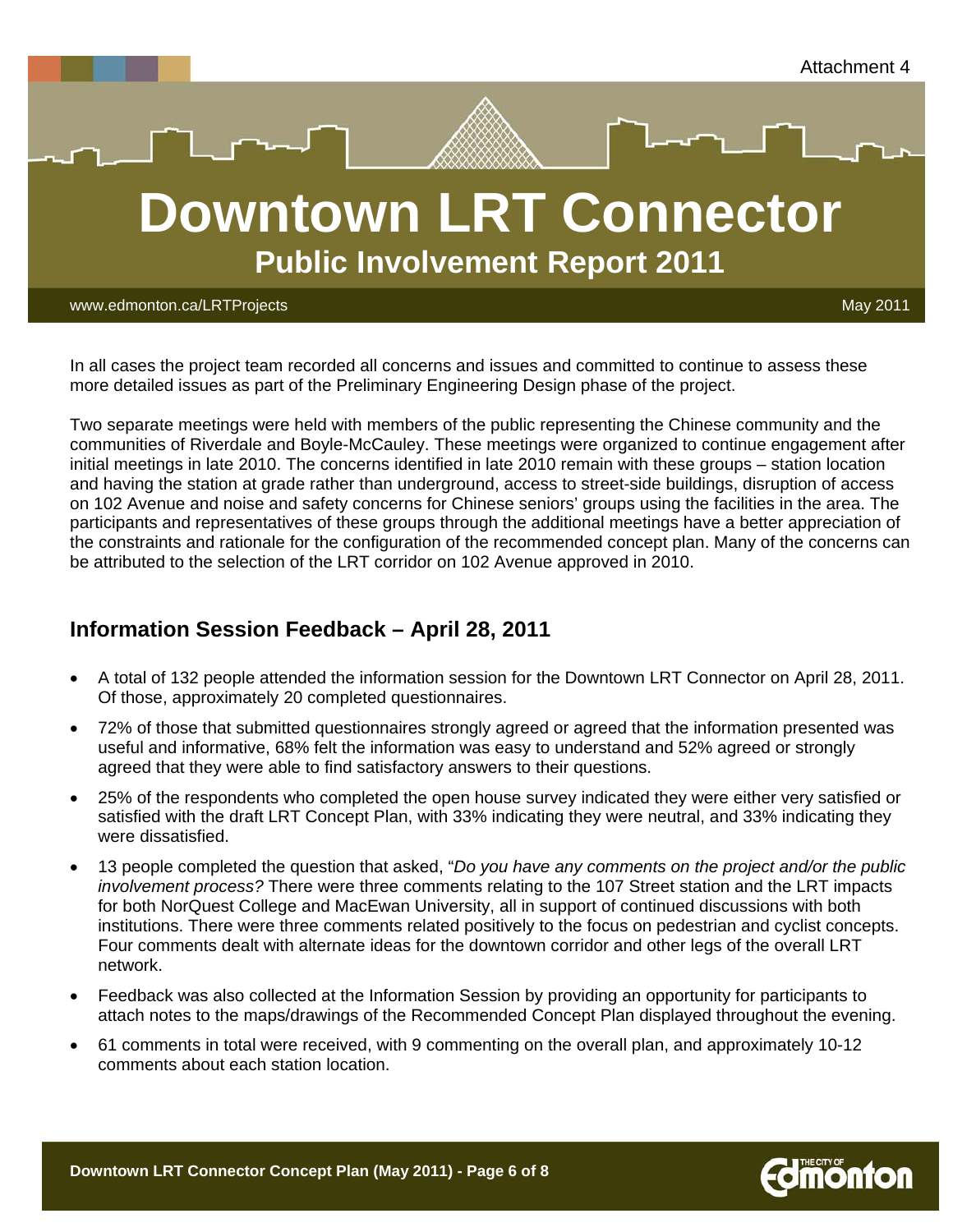



**Public Involvement Report 2011**

www.edmonton.ca/LRTProjects and the control of the control of the control of the control of the control of the control of the control of the control of the control of the control of the control of the control of the contro

## **Detailed list of public involvement activities August 2010 to May 2011**

| Date            | Activity                                                                                        |
|-----------------|-------------------------------------------------------------------------------------------------|
| Aug 16, 2010    | Meeting with Downtown Business Association (Jim Taylor)                                         |
| Sept 1, 2010    | Interview with Citadel Theatre (3 attendees)<br>$\bullet$                                       |
| Sept 2, 2010    | Downtown LRT Breakfast meeting (35 attendees)                                                   |
|                 | Co-sponsored by Downtown Business Association and City of Edmonton<br>$\bullet$                 |
|                 | 54 stakeholder groups invited, representing community, commercial/business, active<br>$\bullet$ |
|                 | transportation, transit, and institutions.                                                      |
|                 | Interview with Edmonton Public Library (2 attendees)<br>$\bullet$                               |
|                 | Interview with NorQuest College (3 attendees)<br>$\bullet$                                      |
|                 | Interview with Katz Group (1 attendee)<br>$\bullet$                                             |
| Sept 3, 2010    | Interview with the Winspear Centre (1 attendee)<br>$\bullet$                                    |
|                 | Interview with Manulife Centre (2 attendees)<br>$\bullet$                                       |
|                 | Interview with YMCA (1 attendee)<br>$\bullet$                                                   |
|                 | Interview with City Centre Mall (1 attendee)<br>$\bullet$                                       |
|                 | Interview with Canada Place<br>$\bullet$                                                        |
|                 | Interview with MacEwan University (2 attendees)<br>$\bullet$                                    |
| Sept 23, 2010   | Building Owners and Managers Association - BOMA (80 participants)                               |
|                 | Presentation and questionnaire presented at BOMA lunch<br>$\bullet$                             |
|                 | Meeting with NorQuest College                                                                   |
| Sept 27, 2010   | Alberta Health Services (1 attendee)                                                            |
| Sept 28, 2010   | <b>Meeting with Fire Rescue</b>                                                                 |
| Oct 4, 2010     | Meeting with the Quarters Project                                                               |
| October 7, 2010 | Meeting with NorQuest College (2 attendees)                                                     |
|                 | Downtown Edmonton Community League                                                              |
|                 | Special General Meeting on LRT<br>$\bullet$                                                     |
|                 | <b>Presented LRT options</b><br>$\bullet$                                                       |
| Oct 14, 2010    | Meeting with NorQuest College                                                                   |
| Oct 25, 2010    | 104 Street Market - Board of Directors                                                          |
| Nov 2, 2010     | Open House- Stanley Milner Library (148 participants)                                           |
| Dec 7, 2010     | Meeting with Chinese Benevolent Association<br>$\bullet$                                        |
| March 21, 2011  | Trails, Paths and Routes Advisory Committee (6 attendees)<br>$\bullet$                          |
| March 24, 2011  | Meeting with MacEwan University (2 attendees)<br>$\bullet$                                      |
| March 24, 2011  | Meeting with YMCA (4 attendees)<br>$\bullet$                                                    |
| March 24, 2011  | Meeting with NorQuest College (2 attendees)                                                     |